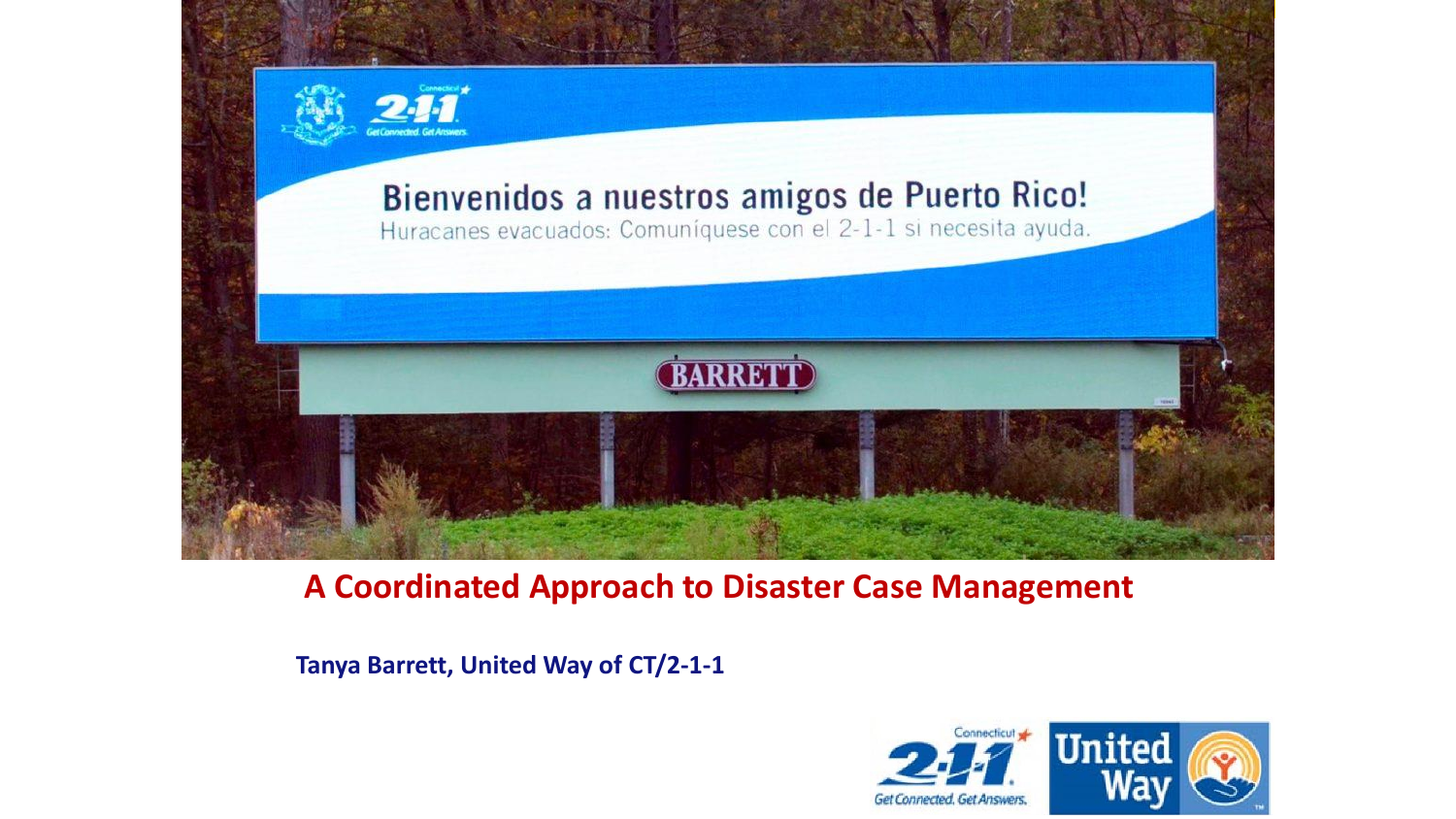

- $\geq$  2-1-1 is part of the State Response Framework and is the gateway to services for emergency/disaster response and recovery led by the Governor's office and CT DEMHS
- $\geq$  2-1-1 is working to provide access to services and community resources to those who have been affected by disasters
- $\triangleright$  In addition to calling 2-1-1 and visiting 211ct.org, 2-1-1 has creates specialized materials for individuals affected

# INFORMATION AND RESOURCES

FOR INDIVIDUALS ARRIVING IN CONNECTICUT FROM PUERTO RICO AND THE U.S. VIRGIN ISLANDS

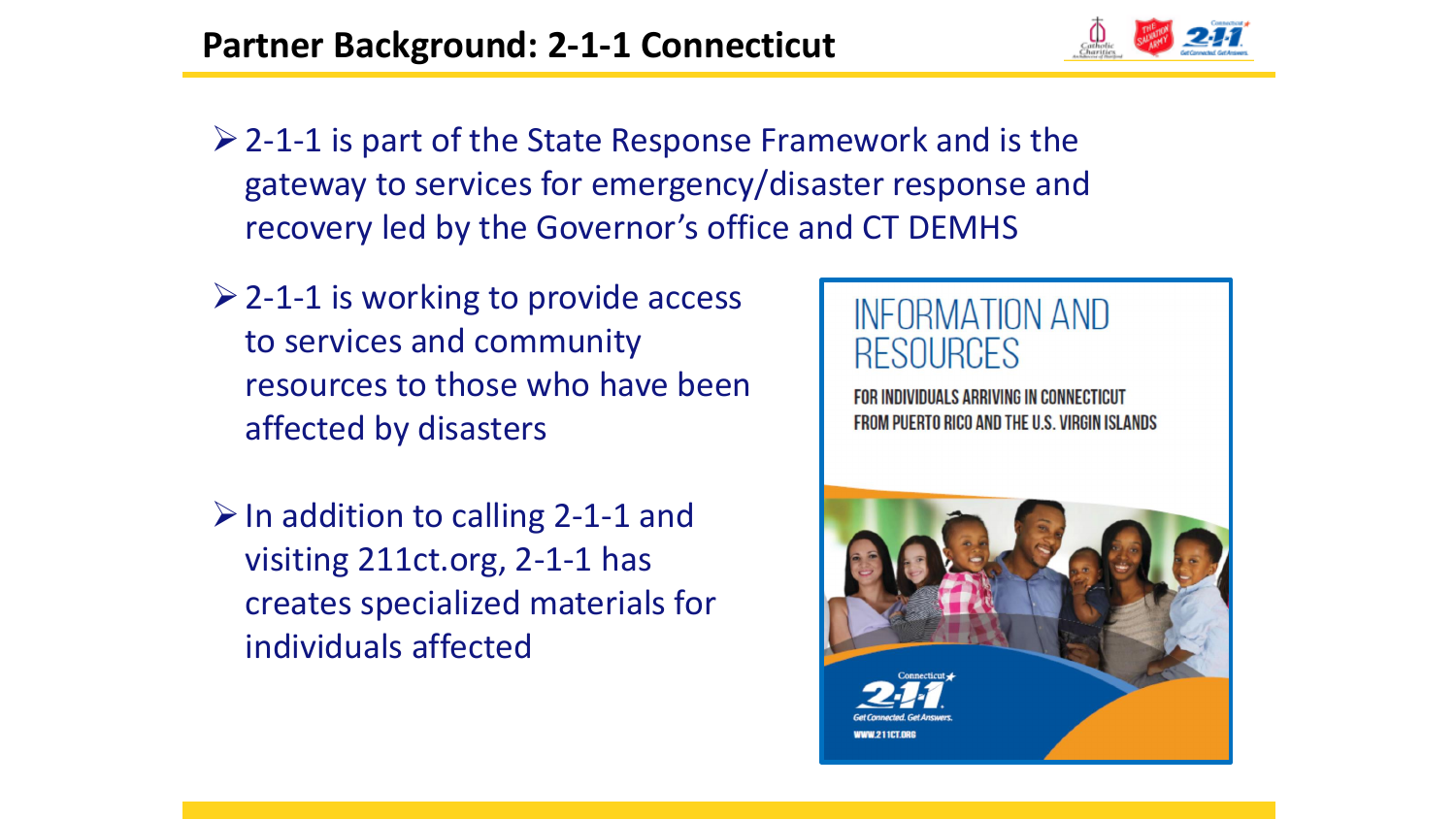

## Disaster Case Management (DCM) Defined

- o A time-limited partnership between a case manager and a disaster survivor focused on addressing disaster-related unmet needs by developing and carrying out an individual disaster recovery plan to meet the needs of the individual survivor.
- o Following a major disaster declaration, FEMA may provide Federal financial assistance to States or qualified private organizations to establish or supplement this service or DCM may be provided by local non-governmental organizations, independent of the FEMA funded program.

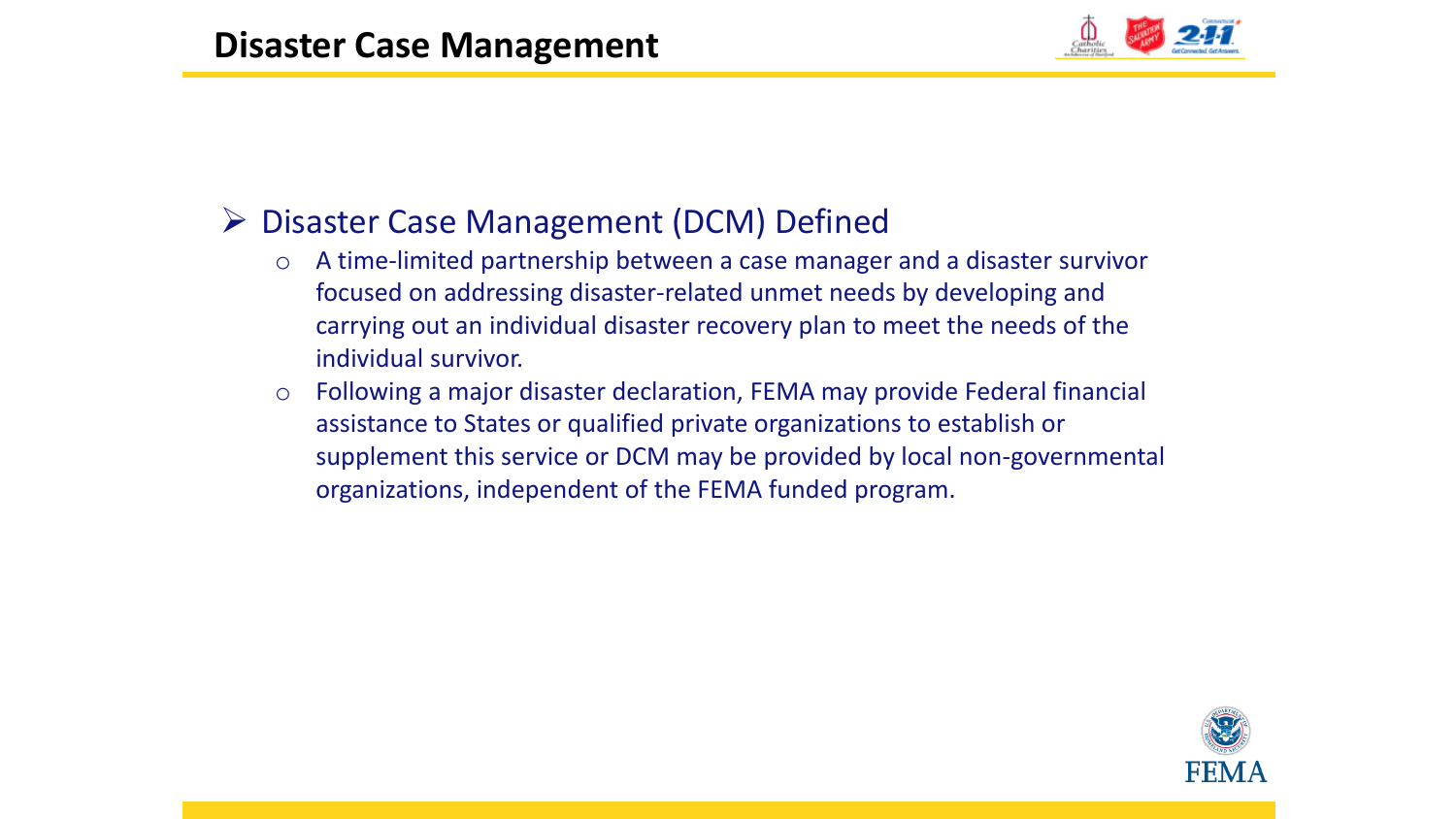

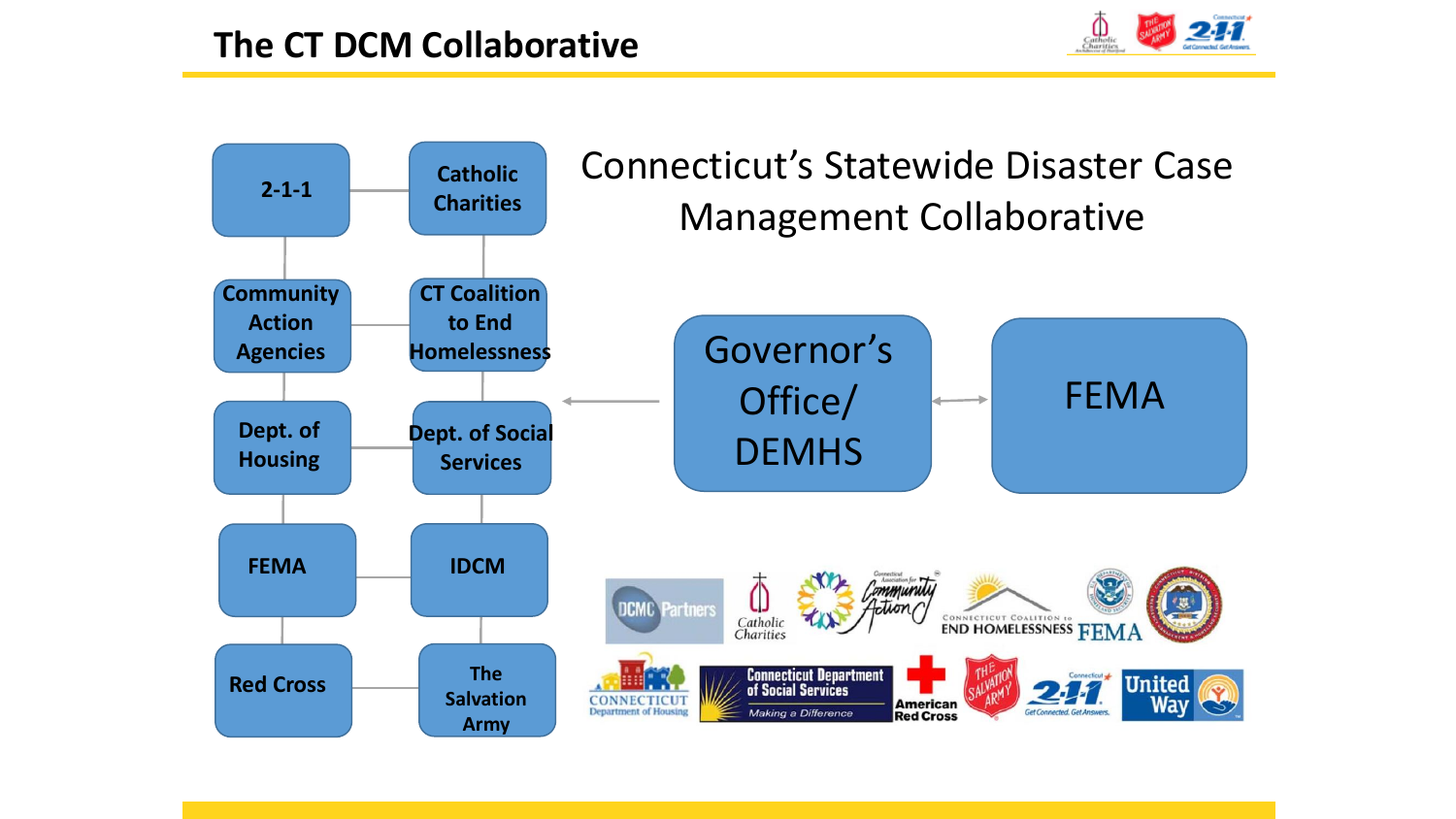

 $\triangleright$  Front door for access to DCM Support

- $\triangleright$  Assigns and tracks survivors
- $\triangleright$  Host weekly DCM meeting
- $\triangleright$  Training for IDCMs on CT resources
- $\triangleright$  Participation in state's Unified Command structure
- $\triangleright$  Donation and Volunteer management
- Weekly reports
- **▶ Marketing**
- $\triangleright$  Website self-help tools

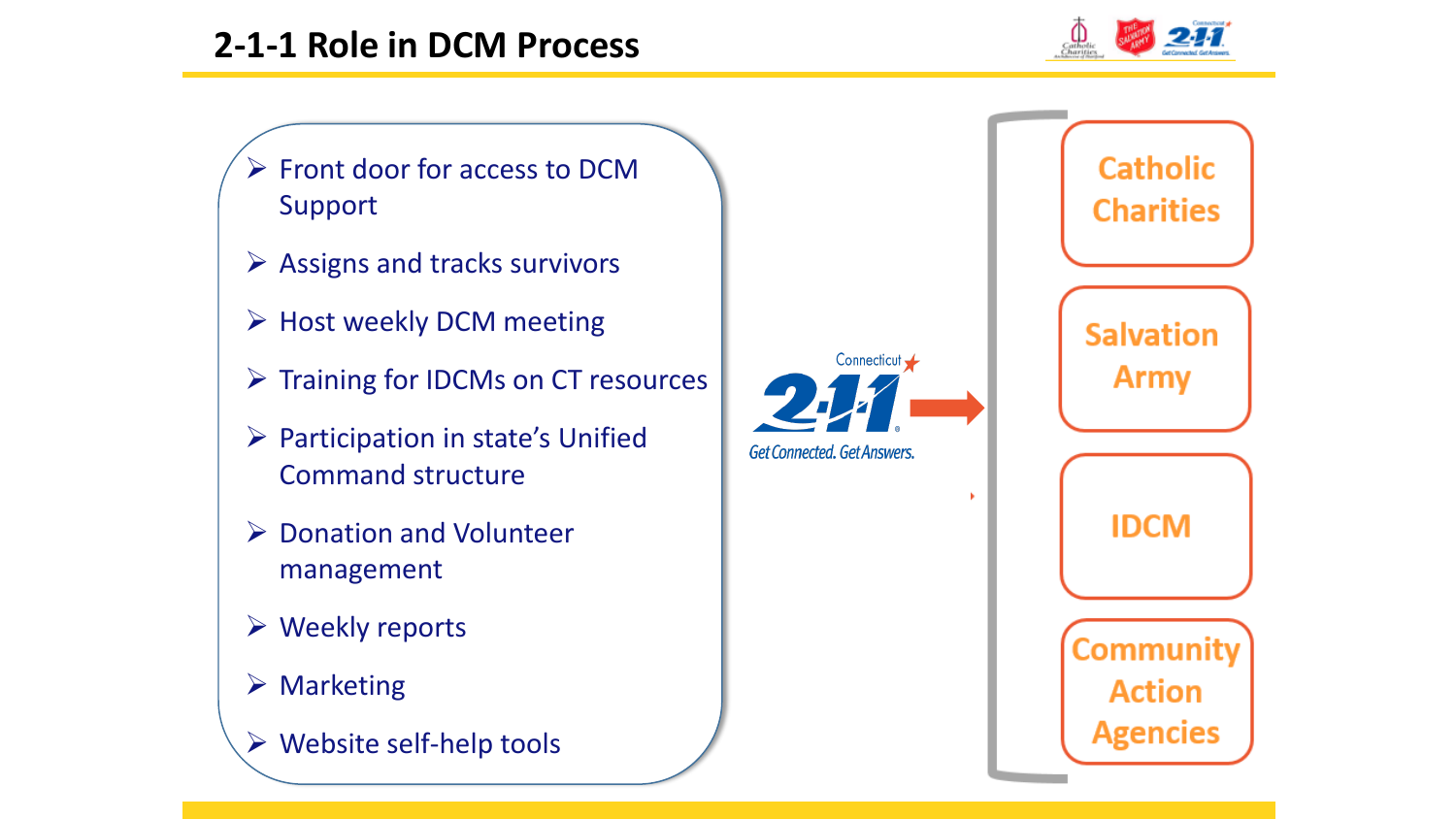# **DCM - Information and Data Sharing**



- $\triangleright$  To obtain FEMA Data Containing Personally Identifiable Information
	- Routine Use Information Sharing Access Agreement FEMA/State (Tribal, Territorial) Agreement
	- ▶ Verbal Consent to participate in DCM and share information with coordinating agencies.

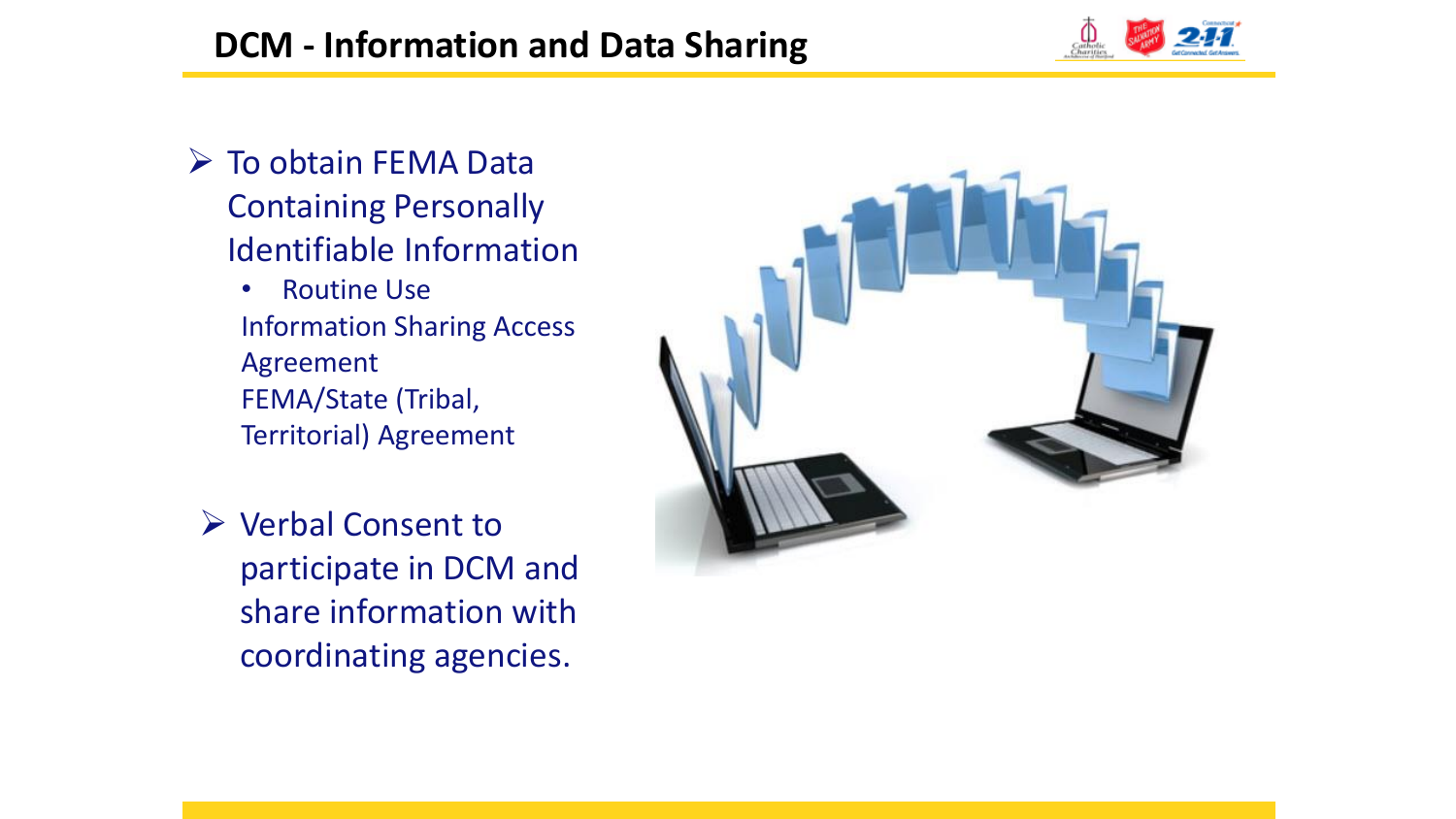

# $\triangleright$  Needs tracking

- $\triangleright$  Escalation
- Outcome and transition tracking
- $\triangleright$  Fund tracking
- $\triangleright$  Systems and databases
- Contact Data
- $\geq$  5,860 calls, 900 DCM cases
- $\geq 1,200$  households used flex funds
- $\geq$  7,000 views of online material
- 2,000 downloads of guide



| <b>Top 5 Call Locations</b> | Calls<br>(Starting Sep |
|-----------------------------|------------------------|
| Hartford                    |                        |
| Waterbury                   |                        |
| New Britain                 |                        |
| New Haven                   |                        |
| Bridgeport                  |                        |

#### **Top Relocation Needs**

- Housing & Shelter
- Disaster Case Management
- FEMA Registration and Assistance
- Employment
- Food
- Benefits Assistance (SNAP, Medicaid)
- Clothing
- **Critical Needs Assistance**